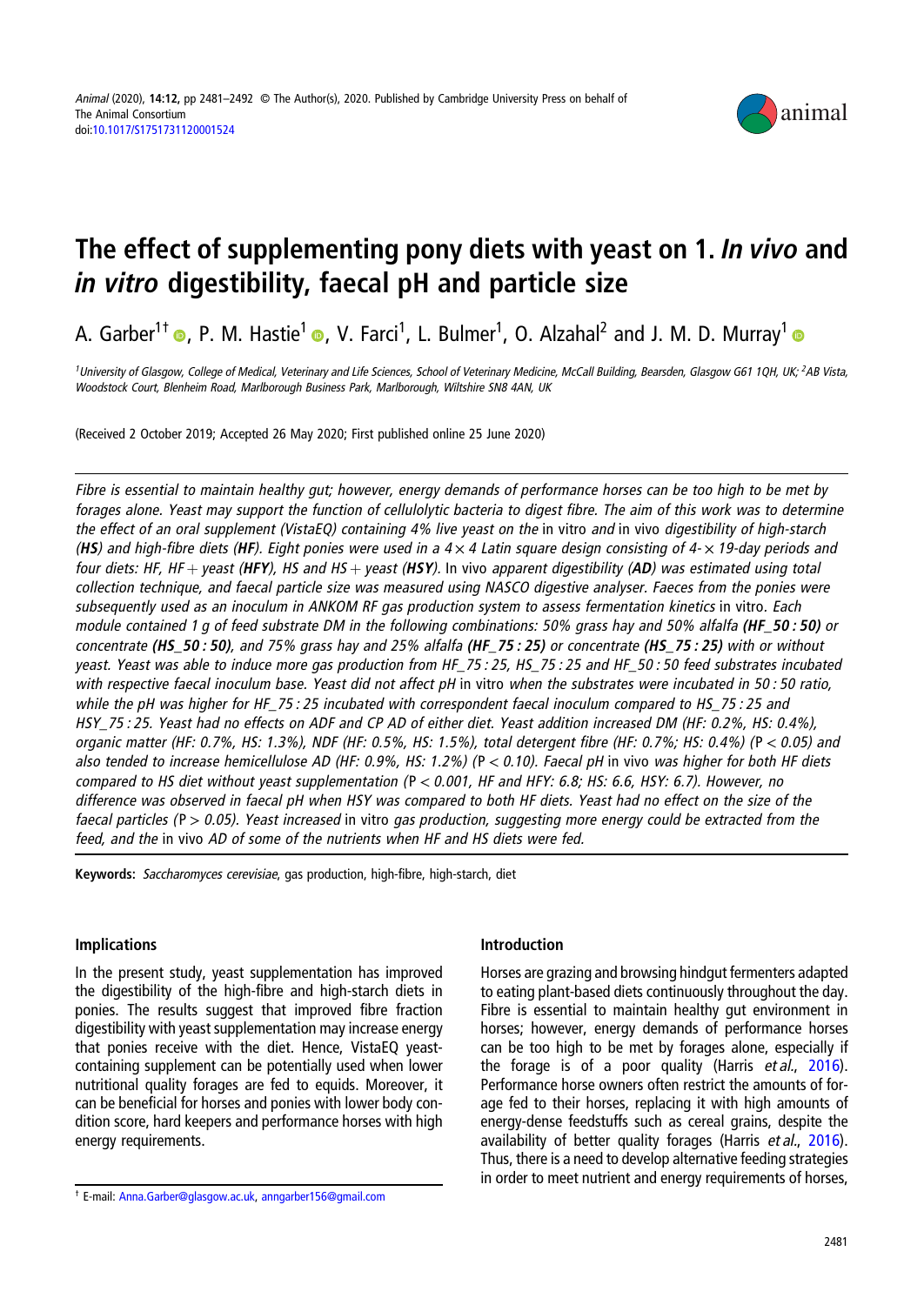while maintaining health and welfare as well as reduce negative effects of high-starch (HS) diets.

Digestive processes can be enhanced by a variety of approaches such as feedstuff selection and processing, improvements in forage quality, feeding management and the inclusion of digestion supplements such as probiotics and prebiotics. Many studies have reported the effects of yeast supplementation on *in vivo* and *in vitro* digestibility in horses, suggesting yeast may support the function of cellulolytic bacteria to digest fibre (Jouany et al., [2008;](#page-10-0) Murray et al., [2008;](#page-10-0) Jouany et al., [2009](#page-10-0); Agazzi et al., [2011;](#page-10-0) Salem et al., [2016](#page-10-0); Murray et al., [2017](#page-10-0)). The positive effects of yeast supplementation have been reported as improved fibre digestibility and increased feed efficiency (Agazzi et al., [2011;](#page-10-0) Coverdale, [2016](#page-10-0)). Jouany et al. ([2009](#page-10-0)) reported that most microbial enzymes involved in plant cell wall digestion increased after Saccharomyces cerevisiae was added to the diet, which may explain the increased fibre digestion in horses receiving yeast-supplemented diets. Conversely, some studies have reported no response to yeast supplementation, which could have been related to the dosage applied, the yeast strain used in the study, as well as the faecal sampling method employed (Taran et al., [2016\)](#page-11-0). In the rumen, yeast respiratory activity has been shown to protect anaerobic bacteria from oxygen, resulting in stimulated bacterial num-bers in vitro (Newbold et al., [2007\)](#page-10-0). Mode of action for yeast supplements in equids is still relatively unknown and the evidence provided by previous research is inconsistent. The hindgut of the horse, which serves a fermentation chamber for fibre, is anatomically positioned after small intestine. Hence, less viable yeast cells may be able to reach the hindgut because of lower pH levels and enzymatic digestion encountered in the stomach and small intestine of the horse, compared to the rumen that is located prior the glandular stomach and small intestine in ruminants. Nevertheless, fibrolytic bacteria in the hindgut of the horse as well as rumen of the ruminants are known to be anaerobes (Shepherd et al., [2012\)](#page-10-0), thus yeast may support their function by oxygen

scavenging effect in both animal species. The aim of the current experiment was to determine the effect of a yeastcontaining feed supplement on in vivo digestibility, faecal pH and faecal particle size, when ponies were fed HS and high-fibre (HF) diets. A subsequent in vitro fermentation of the feedstuffs, DM loss (DML) and pH of the resultant suspension after incubation were also determined. The yeast supplement contained 4% live yeast S. cerevisiae ( $5 \times 10^8$ ) colony-forming unit, CFU/g), 88% calcified seaweed and 8% limestone (VistaEQ, AB Vista, Marlborough, Wiltshire, UK).

# Material and methods

## Experiment 1 (in vivo total tract apparent digestibility, faecal pH and faecal particle size)

Experimental design. Eight mature Welsh Section A pony geldings of  $250 \pm 12.0$  kg (mean  $\pm$  SEM) BW aged  $5.3 \pm 0.92$ (mean  $\pm$  SEM) vears were used in a 4  $\times$  4 complete randomised Latin square design consisting of  $4 - \times 19$ -day periods. Each experimental period consisted of 14-day adaptation phase and 5-day recording phase followed by 7 days' wash out period.

Diets and feeding. The ponies were fed four different diets: HF, HF  $+$  yeast (HFY), HS and HS  $+$  yeast (HSY). The VistaEQ was mixed with alfalfa for the HFY diet and with the concentrate mix (CM) for the HSY diet. The diets were as follows:

HF: 75% grass hay (GH) and 25% chopped alfalfa (CA) HFY: 75% GH and 25% CA supplemented with 50 g/pony

per day of VistaEQ

HS: 75% GH and 25% CM

HSY: 75% GH and 25% CM supplemented with 50 g/pony per day of VistaEQ

The ratios were calculated on a DM basis to provide animals' a total daily DM intake of 17.5 g/kg BW. Table 1 shows the nutrient composition of the feedstuffs (alfalfa, CM and GH) and complete diets (HF, HFY, HS and HSY). Each pony

| Table 1 Nutrient composition on DM basis of the feedstuffs and diets fed to ponies ( $n = 7$ ) during the in vivo experimental period in percentages (%) |
|----------------------------------------------------------------------------------------------------------------------------------------------------------|
| unless otherwise stated                                                                                                                                  |

|                                                   |      | Feed      |      |               | <b>Diet</b>   |
|---------------------------------------------------|------|-----------|------|---------------|---------------|
| Nutrient composition (%, unless otherwise stated) | CA   | <b>CM</b> | Hay  | <b>HF/HFY</b> | <b>HS/HSY</b> |
| DM                                                |      |           |      |               |               |
| Organic matter                                    | 91.6 | 90.5      | 94.2 | 93.5          | 93.3          |
| Crude fibre                                       | 26.8 | 11.5      | 36.1 | 33.8          | 29.9          |
| <b>NDF</b>                                        | 41.2 | 37.1      | 76.6 | 67.8          | 66.7          |
| <b>ADF</b>                                        | 34.6 | 22.2      | 44.5 | 42.0          | 38.9          |
| Hemicellulose                                     | 6.6  | 14.9      | 32.1 | 25.8          | 27.8          |
| Total dietary fibre                               | 56.0 | 46.1      | 86.2 | 78.6          | 76.2          |
| <b>CP</b>                                         | 17.3 | 10.9      | 8.4  | 10.6          | 9.0           |
| Acid ether extract                                | 1.9  | 3.1       | 1.5  | 1.6           | 1.9           |
| Starch                                            | 1.7  | 25.4      | 0.0  | 0.4           | 6.4           |
| Gross energy (MJ/kg)                              | 18.1 | 17.3      | 18.4 | 18.3          | 18.1          |

CA = chopped alfalfa; CM = concentrate mix; HF = high fibre without yeast; HFY = high fibre with yeast; HS = high starch without yeast; HSY = high starch with yeast.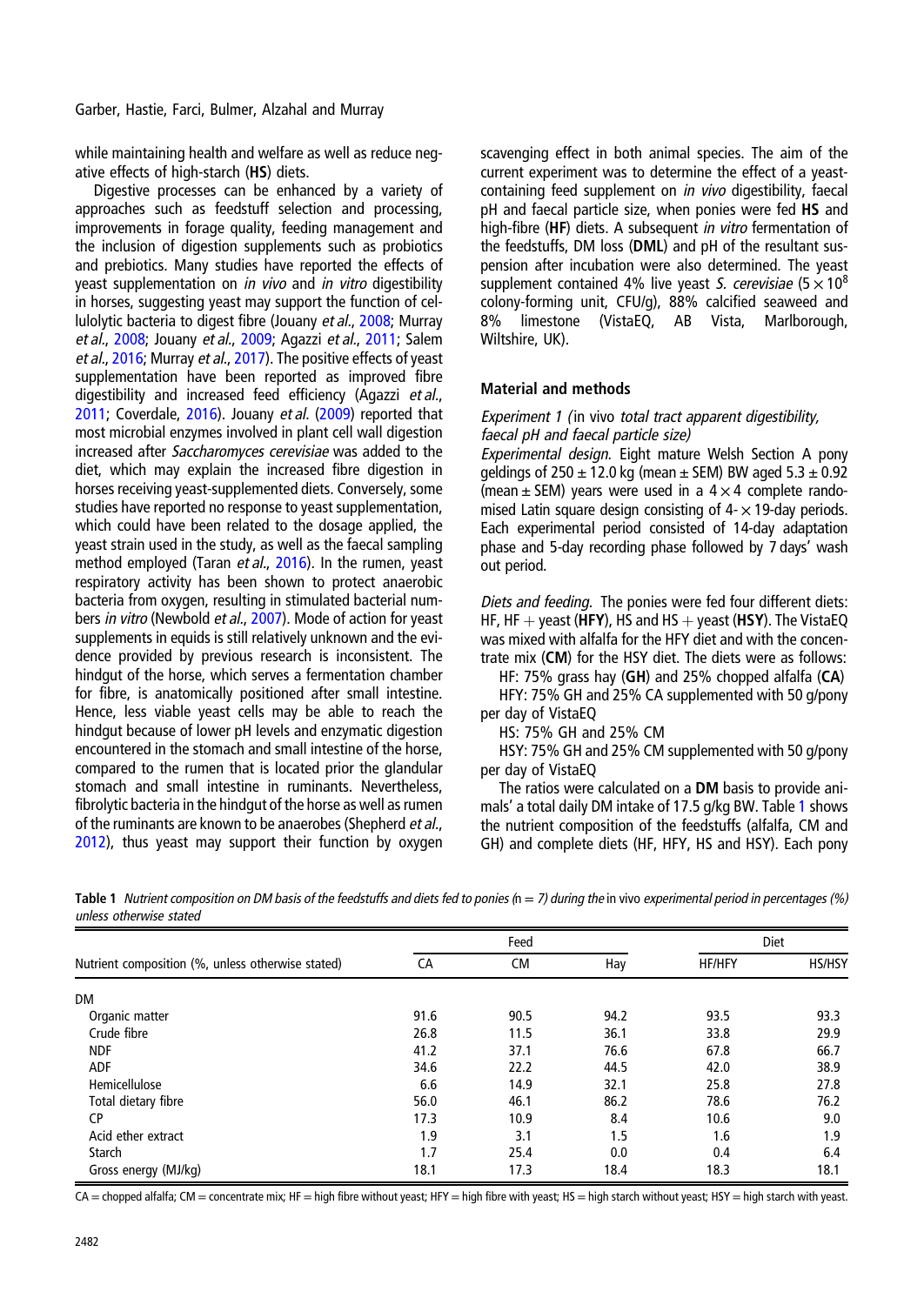acted as its own control. Diets were fed in two meals per day 0900 and 1700 h.

Management and exercise. The animals were housed individually in stables (3.6 m  $\times$  5.6 m) with rubber matting and dust extracted pine wood shavings available during the adaptation phase and rubber matting only during the recording phase. Water was available ad libitum from automated drinkers. Ponies were exercised in an automated horse walker for 1 h each day during the adaptation period. During the collection phase, ponies were turned loose for 1 h per day in a concrete outdoor area.

Measurements, sampling and data recording. The total collection technique was performed to estimate the in vivo total tract apparent digestibility (AD) of the nutrients according to equation (1).

Total tract apparent digestibility of nutrient  $(AD, %)$ 

$$
=\frac{\text{nutrient intake} - \text{nutrient execution}}{\text{nutrient intake}} \times 100
$$
 (1)

Faecal and feed samples were analysed for DM, ash, CP, crude fibre, total dietary fibre, NDF, ADF, starch and gross energy. The feedstuffs were also analysed for acid ether extract (fat analysed by acid hydrolysis followed by ether extraction). Faecal pH was measured by obtaining faecal liquid after squeezing faeces through the double layer of muslin and measured using TRUEscience pH SMART Cap Kit with electrode and android tablet (TRUEscience, Over, Cambridge, UK).

Faecal particle size analysis. Particle size analysis of the faeces was carried out using a NASCO digestive analyser (Nasco, Fort Atkinson, WI, USA). The NASCO digestive analyser consists of three sieves: the top sieve with bigger holes (4.76 mm) retains faecal particles of a bigger size, the middle sieve with medium holes (2.38 mm) retains the particles of a medium size, while the bottom sieve with the smaller holes (1.59 mm) retains the fine particles. First, the complete NASCO digestive analyser and its individual parts were

weighed. On day 5 of each collection period, a subsample of 500 g was added to the top sieve in small amounts to prevent blocking. After that, the sieve was washed through with a gentle flow of water until no more faecal particles were flowing through. Once the sample had completely separated, the weight of the complete digester and retained samples was measured to calculate the amount of faecal sample retained. Following that, the digester was dismantled and individual sieves together with retained samples were weighed. Using these data, the percentage of sample retained on each sieve was calculated and used for further statistical analysis.

Statistical analyses. Data were checked for normal distribution using the Anderson-Darling normality test. If data were not normally distributed, prior to the GLM procedure, the Box Cox transformation was performed. Data were analysed according to ANOVA GLM procedure (Minitab 17; Minitab Inc., State College, PA, USA). The model statement tested for the effects of 'diet', 'pony' and 'period' on AD with the pony as a random factor. The level of statistical significance was pre-set at <5%. Comparisons between treatment means were carried out with ANOVA GLM pairwise comparisons at 95% confidence intervals using the Tukey test.

# Experiment 2 (in vitro fermentation)

Substrates and experimental design. Gas production modules contained one of eight feed substrate–faecal inoculum combinations as detailed in Table 2. Feed substrate–faecal inoculum combinations were as follows: HF inoculum (HFi) \_50:50, HFYi\_50:50, HSi\_50:50, HSYi\_50:50, HFi\_75:25, HFYi\_75:25, HSi\_75:25 and HSYi\_75:25. There were three replicate modules per feed substrate–faecal inoculum combination: 3 replicate modules  $\times$  8 substrate–inoculum combinations  $= 24$  modules plus inoculum blanks (3 per inoculum type  $= 12$  modules) gave a total of 36 modules.

Feedstuffs used as substrates for the *in vitro* study were the same as ponies were fed in vivo. The feedstuffs were ground to pass through a 1-mm screen prior to incubation. The ratios for each substrate type were calculated to give a total of 1 g of substrate DM. Faeces for faecal inoculum preparation (faeces inoculum base) were collected from each

Table 2 In vitro gas production study design employed to determine the effect of yeast supplementation (VistaEQ) to high-fibre and high-starch feed substrates incubated with an equine faecal inoculum

| Substrate<br>abbreviation | Substrate composition                   | Faecal inoculum<br>base from ponies fed | Substrate $+$ inoculum $=$ treatment<br>(abbreviation) |
|---------------------------|-----------------------------------------|-----------------------------------------|--------------------------------------------------------|
| HF 50:50                  | GH (50%) : GA (50%)                     | HF diet                                 | HFi 50:50                                              |
| HF 75:25                  | GH (75%) : GA (25%)                     |                                         | HFi 75:25                                              |
| HFY 50:50                 | GH (50%) : GA (50%) + VistaEQ (0.011 g) | HFY diet                                | HFYi 50:50                                             |
| HFY_75:25                 | GH (75%): GA (25%) + VistaEQ (0.011 g)  |                                         | HFYi 75:25                                             |
| HS 50:50                  | GH (50%) : CM (50%)                     | HS diet                                 | HSi 50:50                                              |
| HS 75:25                  | GH (75%) : CM (25%)                     |                                         | HSi 75:25                                              |
| HSY 50:50                 | GH (50%) : CM (50%) + VistaEQ (0.011 q) | HSY diet                                | HSYi 50:50                                             |
| HSY 75:25                 | GH (75%): CM (25%) + VistaEQ (0.011 q)  |                                         | HSYi 75 25                                             |

HF = high fibre; HFY = high fibre yeast; HS = high starch; HSY = high starch yeast; GH = grass hay; GA = ground alfalfa; CM = concentrate mix.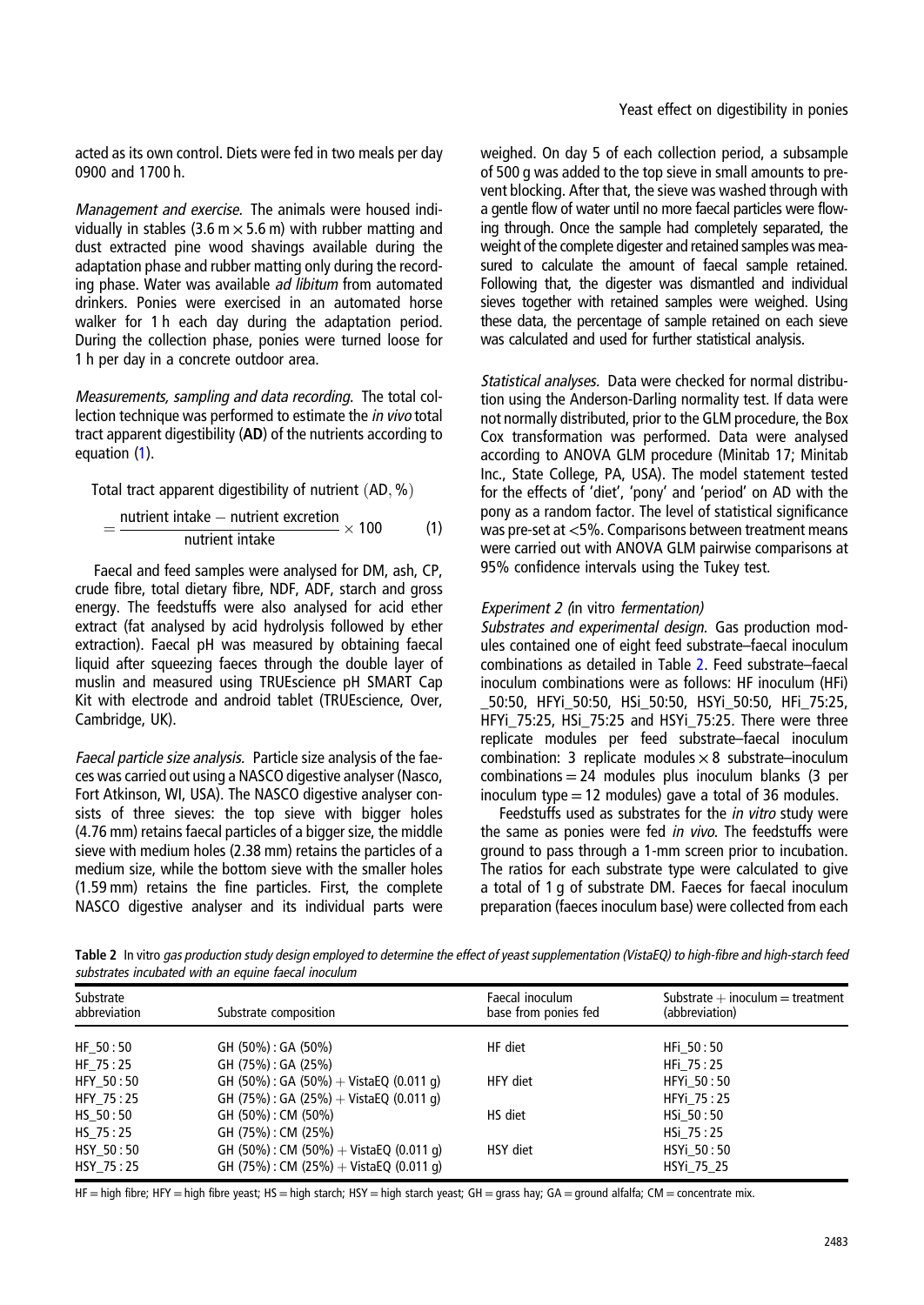pony after 2 weeks of adaptation to the diets (HF, HFY, HS and HSY). For each of the combination of feeds substrates incubated in vitro, the corresponding faecal inoculum base pooled from two ponies fed the same diet was used.

Inoculum preparation and incubation. The faeces were collected in 38°C preheated flasks, transported to the laboratory (<2 min) and stored at 38°C prior to inoculum preparation. The in vitro fermentation procedures were performed accord-ing to the modified protocol of Theodorou et al. [\(1994](#page-11-0)). Modification comprised reducing agent being added at 4 ml per 85 ml of culture media. Culture media (89 ml) was dispensed using an automated dispenser (MasterFlex Easy-Load II, Model 77200-62; Cole-Parmer, St Neots, Cambridgeshire, UK) into 250 ml coated ANKOM bottles (Systematic Instruments, Hazel Grove Stockport, UK). Faeces from each of the two ponies receiving the same diet were combined with an equal weight of anaerobic culture media. The same procedure was repeated four times, for each type of inoculum base. The faecal inoculum was dispensed immediately after preparation using 10 ml sterile syringes. Overall, each bottle contained 85 ml of media, 4 ml of reducing agent and 10 ml of inoculum. All bottles, except blanks, contained 1 g of substrate DM. The bottles were then purged with  $CO<sub>2</sub>$  for 15 s to replace the headspace volume. Bottles were closed with ANKOM modules tightly and placed in a water bath at 38°C prior to inoculation. Before the recording began, the valves were opened simultaneously to adjust the pressure inside the modules to ambient pressure. The bottles were incubated at 38°C until the end of the fermentation period.

Gas measurements and analyses of vessel contents. The automated ANKOM RF gas production system was used to assess the fermentation kinetics for 72 h, the pressure was automatically recorded every 10 min and gas accumulation measurements were performed according to ANKOM [\(2018](#page-10-0)) manual. Immediately after the fermentation period ended, contents of the bottles were analysed for DM content and the pH was measured using a TRUEscience SMART Bluetooth pH/Ion Meter Cap Kit with electrode and Android tablet (TRUEscience, Over, Cambridge, UK). The remaining culture fluid was separated from residual substrate material and adherent microbial biomass using a vacuum filtration system and pre-weighed sintered glass crucibles (porosity 1). The residue retained in each correspondent crucible was dried overnight in the oven at 60°C. Apparent DML was calculated as the difference between the DM remaining at the end of the fermentation period and initial DM of substrate incubated.

Statistical analyses and modelling of gas accumulation profiles. Parallel curve analysis was used to compare between substrates and treatments and it was performed according to Ross [\(1987](#page-10-0)). Gas production predicted according to exponential model (fitted equation) was as described below.

Gas production = 
$$
A + b \times e^{-(FRGP \times Time)}
$$
 (2)

where FRGP is fractional rate of gas production, A is predicted maximum gas production or the asymptote and  $b$  is curve shape parameter. The significance probability value associated with the  $F$  Value (F pr.) for regression was <0.001 and the  $R^2 = 99.2$ , indicating significant fit of the model. The rate constant was estimated according to the following equation:

Curve shape parameter 
$$
(b) = Ae^{R \times L_T}
$$
 (3)

where  $R$  is the rate of degradation,  $A$  is predicted maximum gas production or the asymptote and  $L<sub>T</sub>$  is the time taken for gas production to start. Normal distribution for DML and pH in vitro were performed using Anderson-Darling test in Minitab 17 (Minitab 17; Minitab Inc.). One-way ANOVA "diet" v. "pH" or "DML" was performed followed by the Tukey post hoc test. The significance threshold was set at  $P < 0.05$ .

## Results

## Experiment 1 (in vivo digestibility, faecal pH and faecal particle size)

One pony had a colic episode on day 5 of the first collection period fed HF diet and was excluded from the study. The rest of the ponies maintained good health throughout the study with the exception of one pony who was excluded from the trial before the fourth collection period due to the skin injury that required antibiotic treatment. Diets were well accepted by the animals. All the animals consumed the total amount of CM and alfalfa fed and hay refusals were negligible. Hence, the total DM intake was similar across all four diets.

Total tract apparent digestibility. The in vivo total tract AD of HF, HFY, HS and HSY diets are given in Table [3](#page-4-0). Starch was not detected in the faeces (<0.1%); and hence, its digestibility was close to 100% on all diets. Yeast supplementation had no effect on ADF and CP AD of either diet; however, there was a general increase in AD for all the other nutrients with yeast supplementation.

Crude fibre digestibility of both HFY and HSY increased compared to HS diet alone and similar to HF diet  $(P = 0.013)$ . Yeast supplementation increased AD of NDF when supplemented with HS diet ( $P = 0.006$ ). Moreover, yeast supplementation tended to increase hemicellulose AD for both HS and HF diets  $(P = 0.053)$ .

Faecal pH in vivo. Faecal pH in vivo when ponies were fed HS diet (pH =  $6.6 \pm 0.06$ ), the pH was lower compared to the faecal pH when ponies were fed HF (pH  $= 6.8 \pm 0.07$ ) and HFY (pH =  $6.8 \pm 0.06$ ) diets ( $P = 0.018$ ) (Figure [1\)](#page-5-0). However, the faecal pH when ponies were fed HSY diet ( $pH = 6.7 \pm 0.04$ ) was the same compared to both HF diets.

Faecal particle size. There were no differences in the percentage of faecal particles retained at top, medium or bottom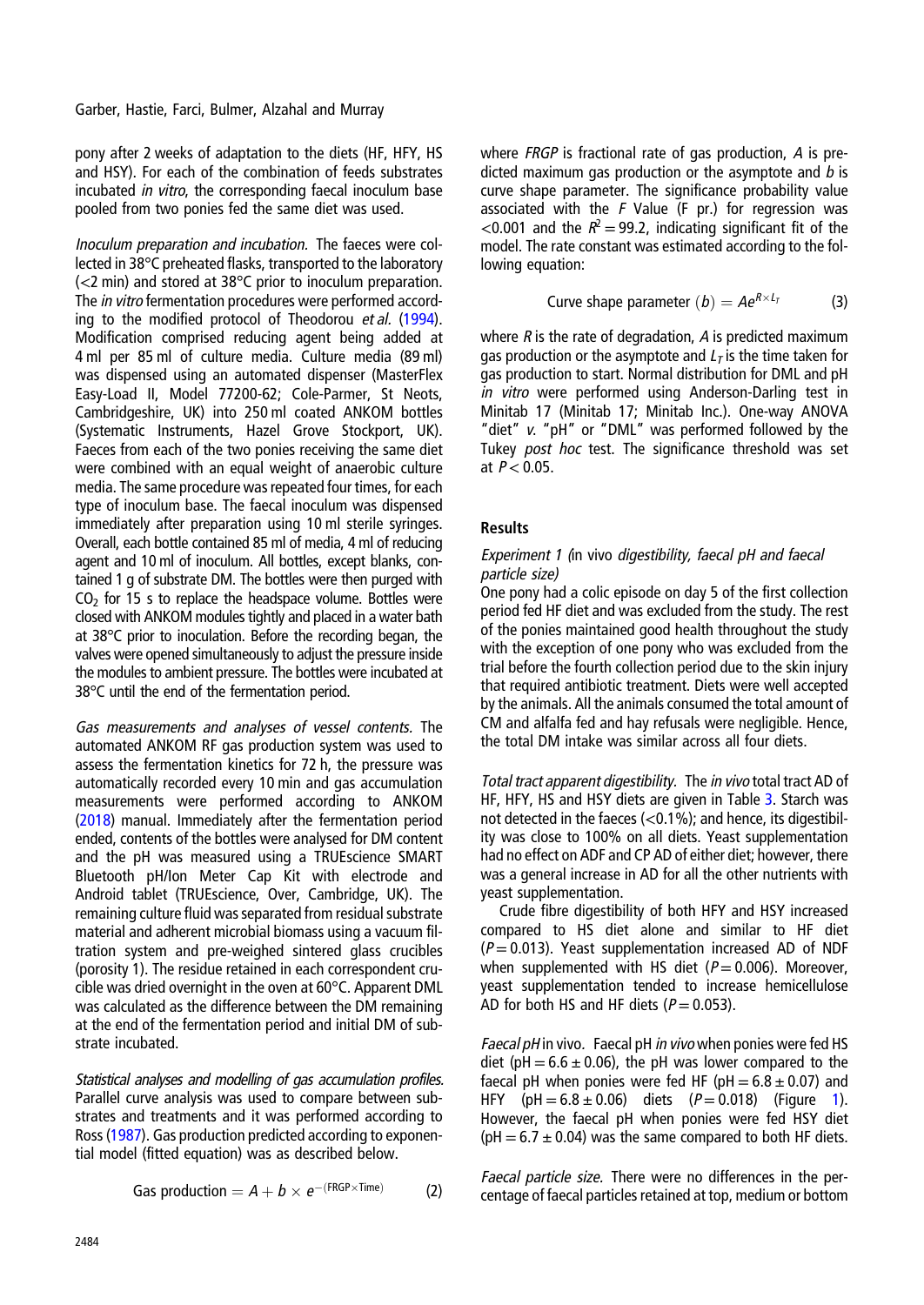| Apparent nutrient   |                    |                    |                    |                   |         |
|---------------------|--------------------|--------------------|--------------------|-------------------|---------|
| digestibility (%)   | НF                 | HFY                | НS                 | HSY               | P value |
| Dry matter          | 49.2 <sup>c</sup>  | $49.4^{bc}$        | $51.3^{ab}$        | 51.7 <sup>a</sup> | 0.003   |
| <b>SEM</b>          | 0.47               | 0.47               | 0.69               | 0.67              |         |
| Organic matter      | 48.9 <sup>c</sup>  | $49.6^{bc}$        | 51.6 <sup>ab</sup> | 52.9 <sup>a</sup> | < 0.001 |
| <b>SEM</b>          | 0.46               | 0.63               | 0.70               | 0.74              |         |
| Crude fibre         | $36.4^{ab}$        | 36.3 <sup>a</sup>  | 33.3 <sup>b</sup>  | 38.1a             | 0.013   |
| <b>SEM</b>          | 1.35               | 1.39               | 1.55               | 1.78              |         |
| <b>NDF</b>          | $40.5^{b}$         | $41.0^{b}$         | 42.9 <sup>ab</sup> | $44.4^a$          | 0.006   |
| <b>SEM</b>          | 0.47               | 0.84               | 0.70               | 1.20              |         |
| ADF                 | 34.3               | 34.4               | 39.0               | 36.5              | 0.382   |
| <b>SEM</b>          | 1.47               | 1.18               | 3.36               | 1.56              |         |
| Hemicellulose       | 50.8               | 51.7               | 54.3               | 55.5              | 0.053   |
| <b>SEM</b>          | 2.16               | 2.13               | 1.55               | 2.71              |         |
| Total dietary fibre | 46.6 <sup>b</sup>  | 47.3 <sup>ab</sup> | $48.5^{ab}$        | 48.9a             | 0.031   |
| <b>SEM</b>          | 0.69               | 0.81               | 0.98               | 0.91              |         |
| СP                  | 58.0               | 60.6               | 57.2               | 58.4              | 0.325   |
| <b>SEM</b>          | 1.43               | 0.91               | 0.86               | 1.38              |         |
| Gross energy        | 45.4 <sup>bc</sup> | 44.7 <sup>c</sup>  | 47.6 <sup>ab</sup> | 48.8 <sup>a</sup> | < 0.001 |
| SEM                 | 1.49               | 0.53               | 0.66               | 0.80              |         |

<span id="page-4-0"></span>Table 3 In vivo total tract apparent digestibility (%) of the high-fibre (HF), high-fibre yeast (HFY), high-starch (HS) and high-starch yeast (HSY) diets in ponies  $(n = 7)$ 

a,b,cValues within a row with different superscripts differ significantly at  $P < 0.05$ .

sieves of NASCO digestive analyser in response to the yeast supplementation, which is most probably due to the high variation within each dietary group (Table [4\)](#page-5-0).

#### Experiment 2 (in vitro fermentation)

Simple exponential model was fitted and gas production curve fitted parameters were estimated and are presented in Table [5.](#page-6-0) Parallel curve analysis revealed that gas production was higher with yeast supplementation, irrespective of the substrate type and incubation ratio with only one exemption (Figure [2\)](#page-6-0). When VistaEQ was added to HS feed substrate in the ratio of 50 : 50 (GH : CM), the gas production was higher from HSY feed substrate during the first half of the incubation period; however, the opposite trend was observed over the second part of the incubation period. The predicted maximum gas production or asymptotic gas production (ml/g DM incubated) was generally higher with yeast addition, except HSYi\_50 : 50.

The effects of yeast supplementation on DML and pH of the culture medium following 72 h of in vitro incubation are shown in Table [6.](#page-7-0) End point digestibility measurements showed no increase in in vitro DML of treatments due to yeast addition. However, when treatments at a 50 : 50 ratio (50% GH and 50% CM or GA) were incubated, DML was lower for HFi\_50 : 50 compared to both HFi\_50 : 50 and HSYi\_50 : 50  $(P = 0.002)$ . When treatments at a 75:25 ratio (75%) GH and 25% CM or GA) were incubated, DML was lower for HFYi\_75 : 25 compared to both HSi\_75 : 25 and  $HSYi_75 : 25 (P = 0.008).$ 

The pH of the culture media in the current experiment ranged from pH (mean  $\pm$  SEM) 6.6  $\pm$  0.01 to 6.9  $\pm$  0.12. When treatments were incubated in a 50 : 50 ratio (50% GH and 50% GA or CM) pH in vitro for HFi\_50 : 50 and HFYi\_50 : 50 was higher than pH for HSi\_50 : 50 and HSYi\_50 : 50 ( $P < 0.001$ ). When treatments were incubated in a 75 : 25 ratio (75% GH and 25% GA or CM), the pH of the resultant suspension was lower for HSi\_75 : 25 and HSYi\_75 : 25 compared to HFi\_75 : 25 ( $P = 0.014$ ); while the pH of HFYi\_75 : 25 was not different from all the other treatments  $(P > 0.05)$ .

## **Discussion**

#### Experiment 1 (in vivo total tract apparent digestibility, faecal pH and faecal particle size)

Total tract apparent digestibility. From the current results, yeast supplementation affected the degradation of both HS and HF diets. It would appear that yeast supplementation had greater effect on nutrient digestibility of HS diet: DM (HF:  $+0.2\%$  v. HS:  $+0.4\%$ ), organic matter (HF:  $+0.7\%$  v. HS:  $+1.3\%$ ), NDF (HF:  $+0.5\%$  v. HS:  $+1.5\%$ ), total detergent fibre (HF:  $+0.7\%$  v. HS:  $+0.4\%$ ) ( $P < 0.05$ ) and hemicellulose AD (HF:  $+0.9\%$  v. HS:  $+1.2\%$ ) ( $P < 0.10$ ). It is generally postulated that yeast (the main component of VistaEQ) predominantly targets the fibrous fraction of the feedstuffs. However, yeast supplementation may mitigate the negative effects of HS diets on hindgut fibrolytic bacteria through competitive exclusion of less desirable bacteria, thus increasing the efficiency of fibrous fraction utilisation of HS diets (Callaway et al., [2013\)](#page-10-0). Competitive exclusion is a probiotic mechanism that involves, for example, yeast supplementation to animals with the aim to decrease the population of undesirable bacteria in the gastrointestinal tract (GIT). This theory can be supported by slightly increased faecal pH level when HS diet was supplemented with yeast (Figure [1\)](#page-5-0).

The enhancement in the digestibility of the fibrous fraction of the diet with the addition of yeast supplements is consistent with the finding of the other researchers (Agazzi et al., [2011;](#page-10-0) Salem *et al.*, [2016\)](#page-10-0). Agazzi *et al.* ([2011\)](#page-10-0) report yeast supplementation improved AD of DM  $(+4.4\%, P=0.03)$ , organic matter (+4.5%  $P = 0.04$ ), NDF (+6.6%,  $P = 0.04$ ) and ADF  $(+8.5\%, P = 0.03)$ . Agazzi *et al.* ([2011\)](#page-10-0) has reported greater increase in nutrient digestibility compared to the current study which may be attributed to greater amount of yeast supplemented per horse/day  $(4.6 \times 10^{10}$ CFU/horse per day v.  $1 \times 10^9$  CFU/pony per day), feeding yeast twice a day v. one time per day in the current study, use of horses v. ponies. Positive effects of yeast supplements on NDF AD  $(+6.7)$  to 15.5% depending on the supplement used) and ADF AD  $(+11.1$  to 22.4%) of the horse have been also reported by Salem et al. [\(2016](#page-10-0)). Salem et al. (2016) have supplemented 2.25  $\times$  10<sup>11</sup> CFU/horse per day, the dosage of which is 225 times greater than the one used in this study. In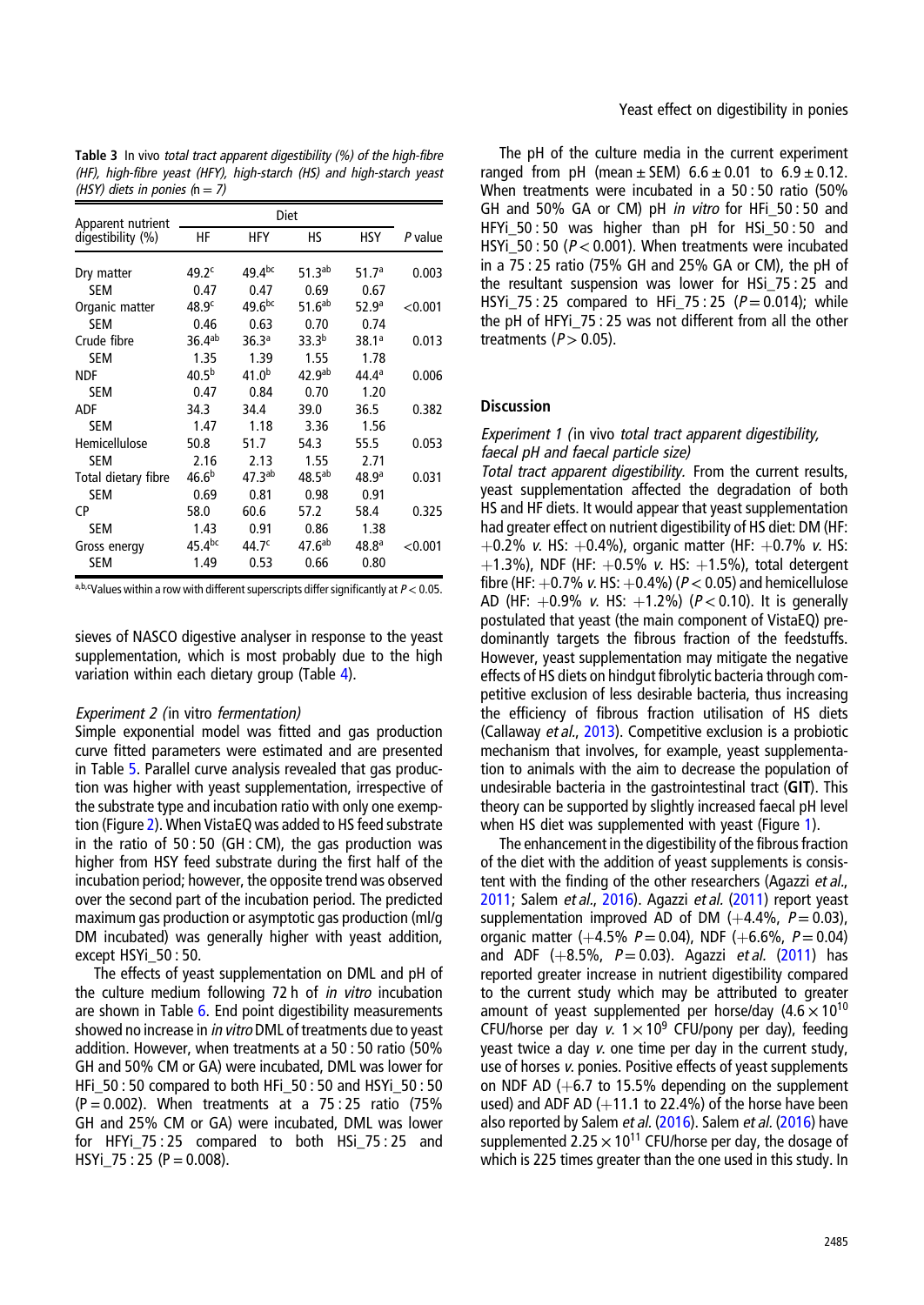<span id="page-5-0"></span>

Figure 1 Faecal pH in vivo when ponies ( $n = 7$ ) were fed high-fibre (HF), high-fibre yeast (HFY), high-starch (HS) and high-starch yeast (HSY) diets. Error bars represent SEM.

Bars not sharing same superscript differ significantly.

HF: 75% grass hay (GH) and 25% chopped alfalfa (CA);

HFY: 75% GH and 25% CA supplemented with 50 g of VistaEQ (yeast-containing supplement)

HS: 75% GH and 25% concentrate mix (CM);

HSY: 75% GH and 25% CM supplemented with 50 g of VistaEQ

Table 4 Distribution of the faecal particles >1.59 mm retained at each sieve of NASCO digestive analyser when ponies ( $n = 7$ ) where fed highfibre (HF), high-fibre yeast (HFY), high-starch (HS) and high-starch yeast (HSY) diets

| Particle size (mesh size (%)) | HF   | <b>HFY</b> | HS.  | <b>HSY</b> | P value |
|-------------------------------|------|------------|------|------------|---------|
| Coarse (4.76 mm)              |      |            |      |            |         |
| Mean                          | 72.0 | 64.8       | 66.6 | 59.9       | 0.640   |
| <b>SEM</b>                    | 4.60 | 7.71       | 8.68 | 8.78       |         |
| Medium (2.38 mm)              |      |            |      |            |         |
| Mean                          | 13.1 | 15.4       | 15.6 | 16.9       | 0.579   |
| <b>SEM</b>                    | 3.72 | 5.46       | 5.23 | 4.80       |         |
| Fine $(1.59$ mm)              |      |            |      |            |         |
| Mean                          | 14.8 | 19.6       | 17.6 | 23.1       | 0.548   |
| <b>SEM</b>                    | 2.62 | 4.14       | 3.98 | 4.60       |         |

HF: 75% grass hay (GH) and 25% chopped alfalfa (CA).

HFY: 75% GH and 25% CA supplemented with 50 g of VistaEQ (yeast-containing supplement).

HS: 75% GH and 25% concentrate mix (CM).

HSY: 75% GH and 25% CM supplemented with 50 g of VistaEQ.

the current study, statistically significant effect has been seen at lower levels of supplementation. Further research is required to test higher levels of supplementation, use of horses instead of ponies and feeding yeast twice daily. Nevertheless, some studies showed no effect of yeast on nutrient AD whatsoever (Mackenthun et al., [2013;](#page-10-0) Taran et al., [2016\)](#page-11-0). Taran et al. ([2016](#page-11-0)) supplemented  $5 \times 10^9$  to

 $1.5 \times 10^{10}$  CFU/miniature horse per day whose dosages were higher than those used in the current experiment and reports reduced CP digestibility with yeast supplementation and no effect of yeast on digestibility of other nutrients. Mackenthun et al. ([2013\)](#page-10-0) supplemented  $2 - 6 \times 10^{10}$  CFU/horse per day and report no changes associate with yeast addition to the diet. Differences in the results of various experiments involving yeast supplementation may be attributed to the use of different strain of S. cerevisiae, different horse breeds, dosage, amount of viable cells, yeast administration technique and frequency, diet composition, number of meals per day, part of the digestive tract from where digesta was obtained for the analysis and the analyses performed.

Yeast can reach and survive in the caecum and the right ventral colon of the horse (Medina et al., [2002;](#page-10-0) Jouany et al., [2008](#page-10-0); Jouany et al., [2009\)](#page-10-0) but have a limited ability to colonise them and thus has to be supplemented regularly with the diet (Schoster et al., [2014](#page-10-0)). Enhancement of dietary nutrient digestibility through yeast supplementation can be attributed to the fact that a major amount of ingested yeast can survive during transition through the GIT of the horse and reach the caecum and colon, resulting in an increase in the digestibility of the fibre fractions (Medina et al., [2002](#page-10-0)). This may be accredited to the stimulation of microbial cellulolytic activity in the hindgut (Jouany et al., [2009](#page-10-0)).

Faecal pH. pH is a commonly used parameter in equine nutrition studies to predict the GIT health after feeding different diets (Hydock et al., [2014\)](#page-10-0). However, faecal pH does not appear to indicate short-term variations in the hindgut and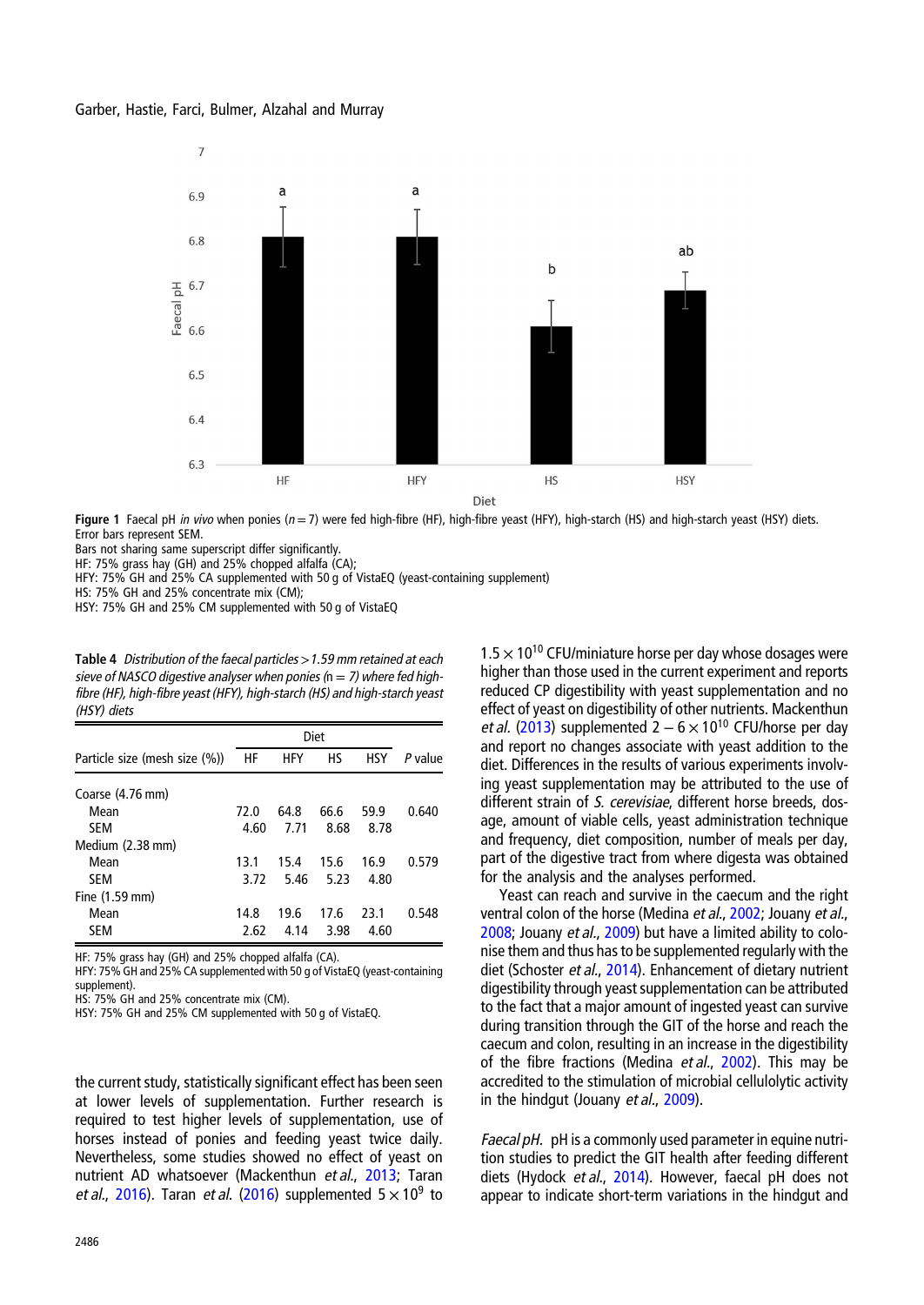<span id="page-6-0"></span>Table 5 The effect of yeast (VistaEQ) supplementation of the high-fibre (HF) and high-starch (HS) substrates on gas production curve fitted parameters: predicted maximum gas production (A), fractional rate of gas production (FRGP), time taken to produce 50% of total gas production ( $T_{50}$ ) and Lag time (L<sub>T</sub>) for eight substrate combinations when incubated with equine faecal inoculum

|               | Treatment |            |           |            |           |            |           |            |
|---------------|-----------|------------|-----------|------------|-----------|------------|-----------|------------|
| Parameters    | HFi 50:50 | HFYi 50:50 | HFi 75:25 | HFYi 75:25 | HSi 50:50 | HSYi 50:50 | HSi 75:25 | HSYi 75:25 |
| $A$ (ml/g DM) |           |            |           |            |           |            |           |            |
| Mean          | 122       | 131        | 137       | 144        | 148       | 144        | 141       | 146        |
| <b>SEM</b>    | 0.2       | 0.1        | 0.3       | 0.1        | 0.1       | 0.1        | 0.2       | 0.2        |
| FRGP(1/h)     |           |            |           |            |           |            |           |            |
| Mean          | 0.064     | 0.088      | 0.057     | 0.081      | 0.080     | 0.095      | 0.070     | 0.079      |
| <b>SEM</b>    | 0.0006    | 0.0003     | 0.0005    | 0.0005     | 0.0003    | 0.0004     | 0.0005    | 0.0007     |
| $T_{50}$ (h)  |           |            |           |            |           |            |           |            |
| Mean          | 10.8      | 7.8        | 12.1      | 8.6        | 8.6       | 7.3        | 9.9       | 8.8        |
| <b>SEM</b>    | 0.11      | 0.03       | 0.11      | 0.05       | 0.03      | 0.03       | 0.07      | 0.08       |
| $L_T(h)$      |           |            |           |            |           |            |           |            |
| Mean          | 0.704     | $-0.855$   | 1.422     | $-0.354$   | $-0.591$  | $-0.703$   | 0.139     | $-0.282$   |
| <b>SEM</b>    | 0.0819    | 0.024      | 0.0821    | 0.039      | 0.0204    | 0.022      | 0.0551    | 0.0599     |

HFi 50: 50: 50% grass hay (GH) and 50% ground alfalfa (GA)  $+$  inoculum base from ponies fed high-fibre (HF) diet (HFi).

HFYi\_50 : 50% GH and 50% GA supplemented with 0.011 g of VistaEQ + inoculum base from ponies fed high-fibre yeast (HFY) diet (HFYi).

HSi\_50 : 50: 50% GH and 50% concentrate mix (CM) + inoculum base from ponies fed high-starch (HS) diet (HSi).

HSYi\_50: 50% GH and 50% CM supplemented with 0.011 g VistaEQ + inoculum base from ponies fed high-starch yeast (HSY) diet (HSYi).

HFi\_75 : 25: 75% GH and 25% GA + HFi; HFYi\_75 : 25: 75% GH and 25% GA supplemented with 0.011 g of VistaEQ  $+$  HFYi.

HSi\_75 : 25: 75% GH and 25% CM + HSi; HSYi\_75 : 25: 75% GH and 25% CM supplemented with 0.011 g of VistaEQ + HSYi.



Figure 2 Fitted and observed relationship between gas production (ml) from the substrates incubated with an equine faecal inoculum with and without yeast (VistaEQ) supplementation. (a) HFi\_50 : 50 (control: 50% hay, 50% alfalfa) and HFYi\_50 : 50 (treatment: 50% hay, 50% alfalfa þ 0.011 g VistaEQ). (b) HFi\_75 : 25 (control: 75% hay, 25% alfalfa) and HFYi\_75 : 25 (treatment: 75% hay, 25% alfalfa þ 0.011 g VistaEQ). (c) HSi\_50 : 50 (control: 50% hay and 50% concentrate mix) and HSYi\_50 : 50 (treatment: 50% hay and 50% concentrate mix + 0.011 g VistaEQ). (d) HSi\_75 : 25 (control: 75% hay and<br>25% and 50% concentrate mix) and HSYi\_50 : 55 (treatment: 50% hay and 50% conc 25% concentrate mix) and HSYi\_75 : 25 (treatment: 75% hay, 25% concentrate mix þ 0.011 g VistaEQ). (e) HSi\_50 : 50 (control: 50% hay and 50% concentrate mix) and HFYi\_50 : 50 (treatment: 50% hay and 50% alfalfa + 0.011 g VistaEQ). (f) HSi\_75 : 25 (control: 75% hay and 25% concentrate mix) and HFYi\_75 : 25 (treatment: 75% hay and 25% alfalfa  $+$  0.011 g VistaEQ) over time (h).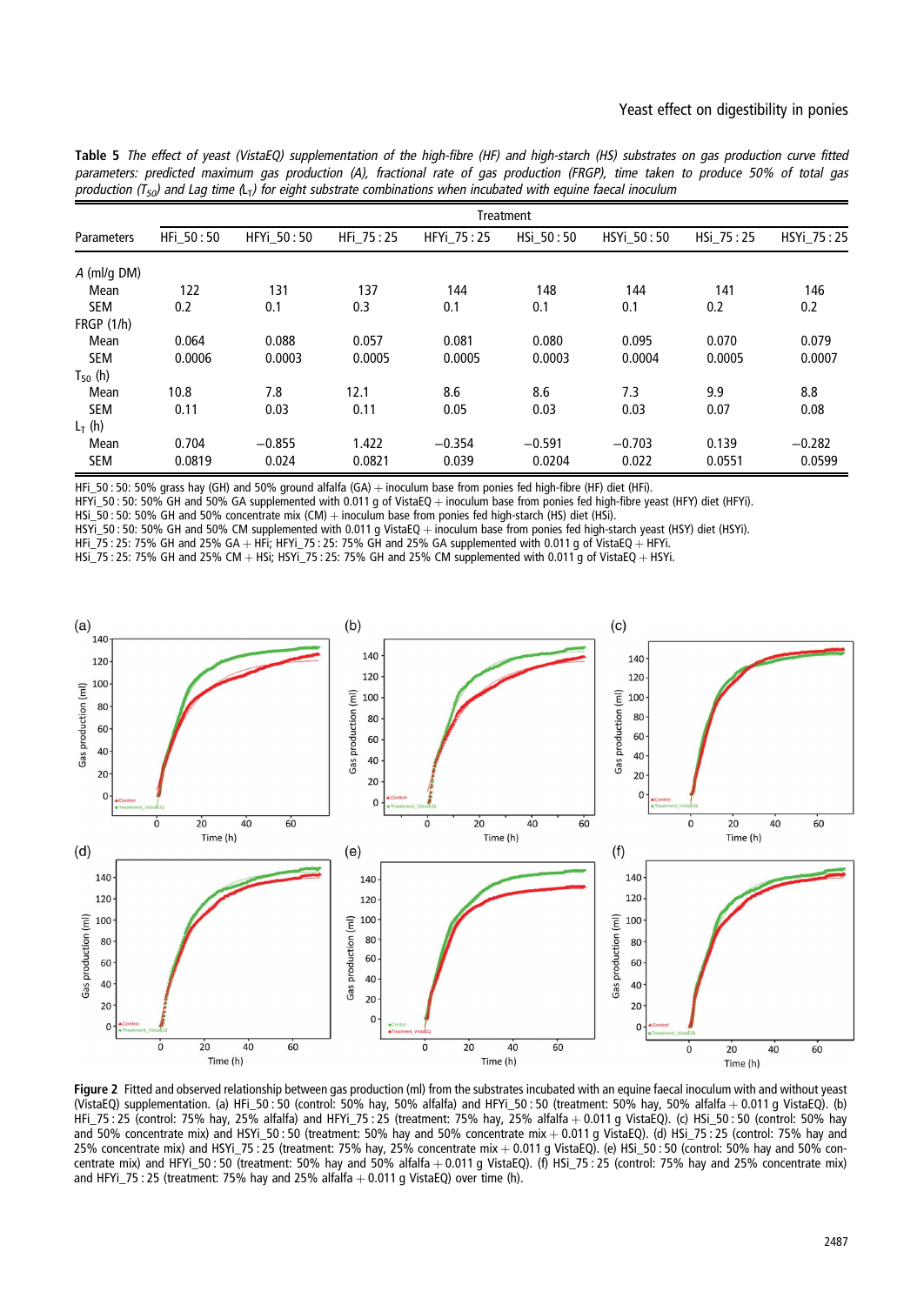|            |                    | <b>Treatment</b>   |                    |                   |         |  |  |
|------------|--------------------|--------------------|--------------------|-------------------|---------|--|--|
| Ratio      | HFL                | HFYi_              | HSi                | HSYi              | P value |  |  |
| 50:50      |                    |                    |                    |                   |         |  |  |
| DML (%)    |                    |                    |                    |                   |         |  |  |
| Mean       | 41.6 <sup>a</sup>  | 43.0 <sup>ab</sup> | 55.6 <sup>bc</sup> | 57.1 <sup>c</sup> | 0.002   |  |  |
| <b>SEM</b> | 2.00               | 1.32               | 0.30               | 0.19              |         |  |  |
| pH         |                    |                    |                    |                   |         |  |  |
| Mean       | 6.89a              | 6.68 <sup>a</sup>  | 6.59 <sup>b</sup>  | 6.56 <sup>b</sup> | < 0.001 |  |  |
| <b>SEM</b> | 0.119              | 0.010              | 0.022              | 0.011             |         |  |  |
| 75:25      |                    |                    |                    |                   |         |  |  |
| DML (%)    |                    |                    |                    |                   |         |  |  |
| Mean       | 43.6 <sup>ab</sup> | $42.5^{\circ}$     | $51.1^{bc}$        | 51.5 <sup>c</sup> | 0.008   |  |  |
| <b>SEM</b> | 0.78               | 3.52               | 0.21               | 0.56              |         |  |  |
| pH         |                    |                    |                    |                   |         |  |  |
| Mean       | 6.64a              | $6.61^{ab}$        | 6.58 <sup>b</sup>  | 6.58 <sup>b</sup> | 0.014   |  |  |
| <b>SEM</b> | 0.015              | 0.010              | 0.014              | 0.017             |         |  |  |

<span id="page-7-0"></span>Table 6 Dry matter loss (DML) and pH for high-fibre (HF) and high-starch (HS) substrates incubated with equine faecal inoculum at a 50 : 50 and 75 : 25 ratios in vitro with or without yeast (VistaEQ) addition

a,b,cValues within a row with different superscripts differ significantly at  $P < 0.05$ .

HFi\_50 : 50: 50% grass hay (GH) and 50% ground alfalfa (GA) + inoculum base from ponies fed high-fibre (HF) diet (HFi).

HFYi\_50 : 50: 50% GH and 50% GA supplemented with 0.011 g of VistaEQ + inoculum base from ponies fed high-fibre yeast (HFY) diet (HFYi).

HSi\_50 : 50: 50% GH and 50% concentrate mix (CM) + inoculum base from ponies fed high-starch (HS) diet (HSi).

HSYi\_50: 50: 50% GH and 50% CM supplemented with 0.011 g VistaEQ + inoculum base from ponies fed high-starch yeast (HSY) diet (HSYi).

HFi\_75 : 25: 75% GH and 25% GA + HFi.

HFYi\_75 : 25: 75% GH and 25% GA supplemented with 0.011 g of VistaEQ  $+$  HFYi.

 $HSI_2$ 75 : 25: 75% GH and 25% CM + HSi.

HSYi\_75 : 25: 75% GH and 25% CM supplemented with 0.011 g of VistaEQ  $+$  HSYi.

as such it cannot be used as an indicator of variations in caecal pH induced by a single meal. In the current study, faecal pH was measured after a relatively long adaptation period and, therefore, is more likely accurately to reflect the overall effect of the diet on the hindgut environment. The current experiment shows a positive change in pH with yeast supplementation of the HS diet. Even though this change was statistically significant, it should be noted that the faecal pH of ponies on all four diets remained within the typical physiological range with very little numerical variation (pH 6.61 to 6.81).

Faecal particle size. In the current study, there were no differences in the percentage of distribution of larger faecal particles with yeast supplementation. One possible reason may be that in wet sieving the amount of water retained with each fraction cannot be avoided. The average for faecal particle size (all particles down to 0.16 mm) in the horse is reported to be  $1.8 \pm 0.8$  mm; however, the proportions of faecal particles retained on each sieve vary a lot depending on the diet and the methods employed/apparatus used (Grenet et al., [1984](#page-10-0)). In horses, faecal particle size has been recently evaluated in relation to dental pathologies and colon impactions (Zwirglmaier et al., [2013;](#page-11-0) Gunnarsdottir et al., [2014\)](#page-10-0), DM digestibility (DMD) in vivo (Martuzzi et al., [2015\)](#page-10-0) as well as dietary particle size (Lapinskas et al., [2017](#page-10-0)). Zwirglmaier et al. [\(2013](#page-11-0)) determined feed and faecal particle size for horses with mild to moderate dental findings and

2488

found no signs of discomfort when chewing before and after dental correction. The authors report no effect of dental correction of faecal particle size and improved digestibility of some of the nutrients. Similarly, Gunnarsdottir *et al.* ([2014](#page-10-0)) reported no association between dental pathology and faecal particle size. However, in horses with large colon impaction, faecal particle size was positively correlated with periodontal disease index. The overall faecal particle size for the control group  $(1.7 \pm 0.4 \text{ mm})$  was significantly higher than for the colic group  $(1.3 \pm 0.4 \text{ mm})$ . The study of Wickström  $(2010)$  $(2010)$  $(2010)$ suggests that higher DMD is associated with greater amounts of smaller faecal particles and vice versa. Faecal particle size analysis can provide valuable information on feedstuff degradation in the GIT of the horse when employed together with total collection technique and other methods enabling the assessment of nutritive value of diets for horses as well as microbiota assessment. Determination of faecal particle size using NASCO digestive analyser provides variable results and may reflect other factors unrelated to gut microbial activity such as diet particle size, health state and individual variability.

## Experiment 2 (in vitro fermentation)

Gas production parameters. The yeast inclusion rate in the current study was 0.011 g/1 g feed substrate DM, which is similar to the commercial recommended daily inclusion rates for use in vivo. Generally, VistaEQ supplementation increased gas production from the HF and HS feed substrates (Figure [2\)](#page-6-0).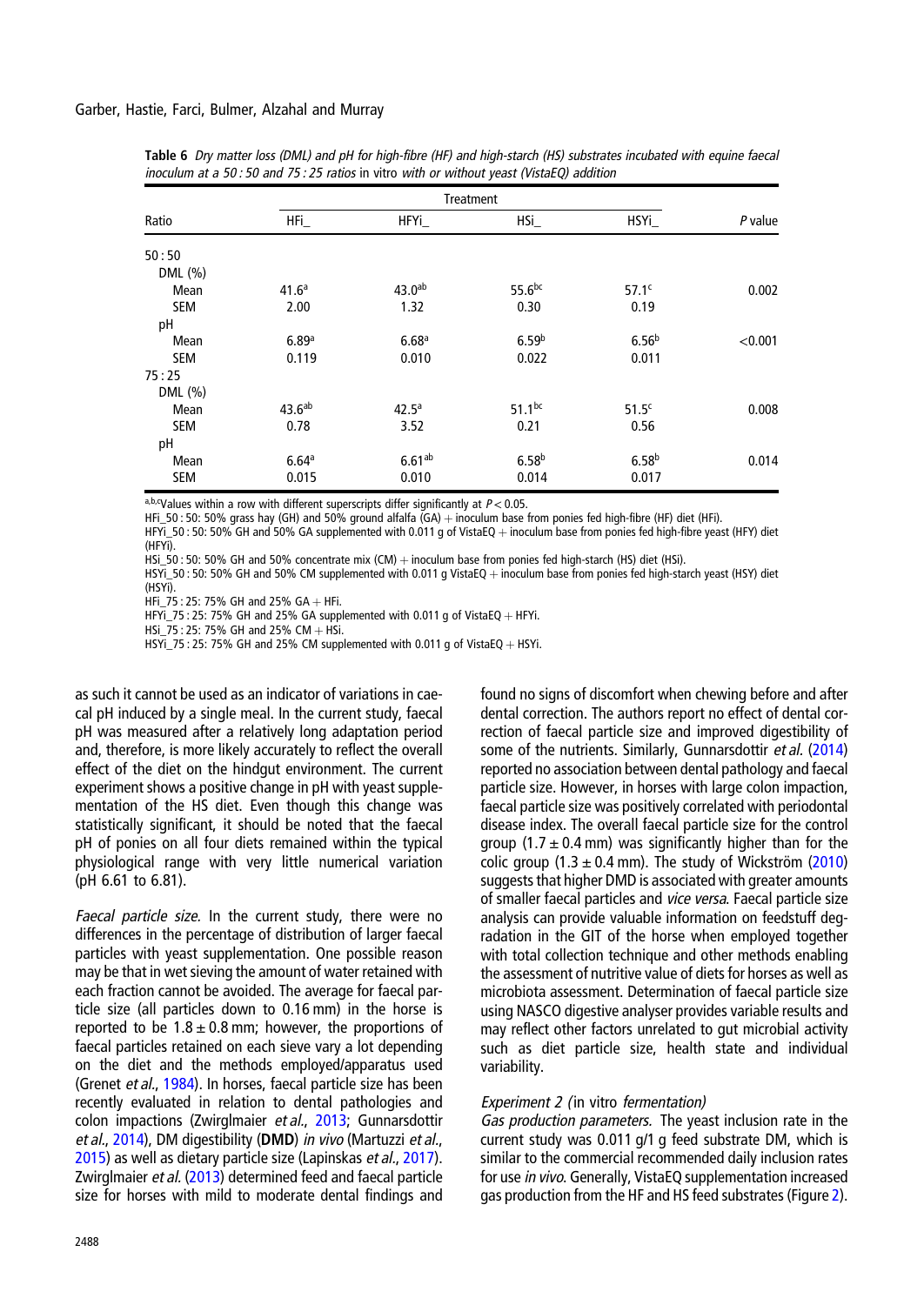However, gas production was higher from HSYi\_50 : 50 compared to HSi\_50 : 50 during the first part of the incubation period; while the opposite trend was observed over the second part of the incubation period. Reduced gas production from HSYi\_50 : 50 compared to HSi\_50 : 50 during the second part of the incubation may be due to a reducing amount of fibre in HSYi\_50 : 50 for yeast to act upon. Yeast is known to target the fibrous fraction of feeds (Monroy Salazar et al., [2016\)](#page-10-0), thus a similar effect of increased gas production as with 75 : 25 (GH : CM) ratio was not observed in the second part of the incubation process. Nevertheless, the first part of incubation has more physiological importance. The measurements that exceed average retention time in the GIT of the horse, which vary from 31.7 h (HF diet) to 35.0 h (HSY diet) according to Jouany et al. ([2008\)](#page-10-0), have little biological relevance but are necessary for model fitting. Yeast supplementation increased in vitro gas production of HFYi\_75 : 25 to levels higher than those produced by the HSi\_75 : 25 but not gas production of HFYi\_50 : 50 over those produced by HSi\_50 : 50. Again, this finding may be attributed to insufficient fibre content in 50 : 50 ratio, possibly showing that yeast did not have enough fibrous substrate to act upon it as alfalfa had a lower content of crude fibre, NDF, ADF and total digestible fibre compared to the GH. From a physiological perspective, the 75 : 25 ratio is much closer to the commonly employed equine feeding practices compared to the 50 : 50 ratio; it is more representative of practice and thus of scientific interest. As discussed above, yeast may be useful when feeding HS diets due to a competitive exclusion mecha-nism (Callaway et al., [2013](#page-10-0)); however, feeding less than 15 g of forage DM/kg horse BW is not recommended (Harris et al., [2016\)](#page-10-0); hence, a ratio of 50% forage and 50% concentrate is generally not advisable for horses.

In the current study, the inoculum base was obtained from the ponies fed diet representing feed substrate combinations used for in vitro incubation. Thus, bacteria present in the inoculum base were adapted to the feed substrate encountered in the *in vitro* fermentation process, which is not always implemented in the experimental design of *in vitro* gas pro-duction studies (Murray et al., [2005;](#page-10-0) Elghandour et al., [2014\)](#page-10-0). The volume of gas produced during in vitro fermentation reflects the fermentation activity of the inoculum used in each case and the potential of S. cerevisiae to further enhance such gas production (Elghandour et al., [2016\)](#page-10-0). An inoculum origin is important to consider when designing in vitro studies.

Dry matter loss and pH. The pH of the culture media in the current experiment ranged from 6.56 to 6.89 at the end of the incubation period, remaining within the physiological levels typically encountered in the hindgut of the horse as the fibre fermentation in the hindgut of the horse is efficient at pH 6 to 7 (Sjaastad et al., [2010\)](#page-11-0). Richards et al. [\(2006](#page-10-0)) report that pH lower than 6.2 is considered below optimal level for cellulolytic and lactate utilising bacteria to proliferate, suggesting a pH below 6.2 may reduce fibre digestibility, while Williamson et al. ([2007\)](#page-11-0) suggests that faecal pH below 6.32 being acidic.

However, the pH values obtained in the *in vitro* gas production system experiments may not entirely reflect the *in vivo* situation since the culture medium used in the gas production method of Theodorou is heavily buffered (Theodorou et al., [1994\)](#page-11-0). Conversely, the small intestine neutralises the pH of the ingesta coming from stomach via pancreatic bicarbonate and hepatic bile salts (Ericsson et al., [2016\)](#page-10-0), thus also having a heavy buffering effect on gut digesta. Faecal pH in vivo ranged from 6.61 (HS diet) to 6.81 (HFY diet), while the pH *in vitro* ranged from  $6.56$  (HSYi  $50 : 50$ ) to  $6.89$ (HFi 50 : 50 ratio). Overall, the pH values in vitro were similar to the pH values determined in vivo. The pH in vitro did not reflect differences between substrates in a similar way to that observed in the *in vivo* results.

Differences between pH levels in vivo and in vitro may also be due to the intestinal absorption of fermentative end products, which takes place in live animal but not in vitro (Garber et al., [2017\)](#page-10-0). Hence, there is a need to assess the *in vitro* results alongside the  $in$  vivo results. Figure  $3$  compares DMD and pH in vivo and in vitro.

In regions where the quality of GH fed to horses is generally low due to climatic conditions, there is a need to develop alternative feeding techniques that would increase the nutritive value of diets without compromising digestive health. Another key issue in equine nutrition science is to reduce the negative effects of starch-rich cereal grains, which may cause microbial and, hence, digestive upsets in the horse. Probiotics, such as yeast, are generally easy to use for the horse owners, can be administrated in small dosages mixed with other feed meals, are long-lasting and are relatively inexpensive.

There is a limited amount of research comprehensively studying the effects of yeast supplementation on *in vivo* total tract nutrient digestibility, faecal particle size and pH, fermentative parameters in vitro, and on faecal microbiota investigated within the same experimental framework. The information previously reported suggests that yeast supplementation was not always able to induce positive changes for equine gastrointestinal health. Thus, every new strain of yeast prior to claiming a certain effect needs to be researched.

In the current study, DMD in vivo and DML in vitro followed the same trend: DMD in vivo was generally higher for both HS diets compared to both HF diets, which concurred with *in vitro* results. However, Lowman et al. ([1999\)](#page-10-0) reported that agglutination of feedstuffs during incubation may occur and cause poor filtration quality and lead to erroneous results, suggesting that determination of DML as a single predictor gives poor estimates of in vivo digestibility. Hence, in vitro methods measure maximum digestibility and can be closer to true digestibility (Blummel et al., [1997\)](#page-10-0). The addition of S. cerevisiae into the system could have resulted in increased cellulolytic bacteria microbial mass since DML in the *in vitro* gas production experiments is apparent DML due to the microbial biomass adhering to the residue (Murray et al., [2008](#page-10-0)). According to Schoster et al. ([2014\)](#page-10-0), live yeast mechanisms of action may be attributed to immune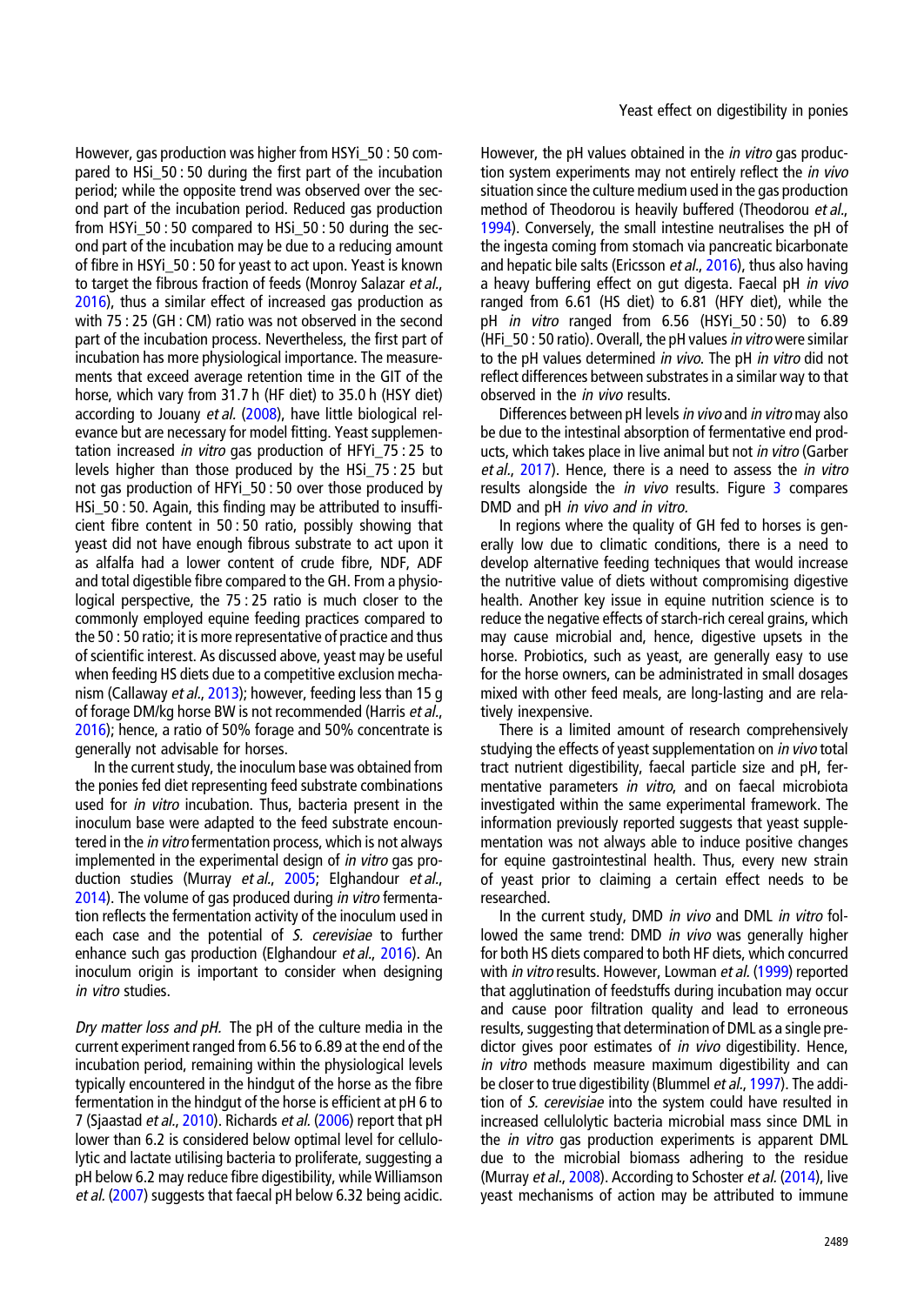<span id="page-9-0"></span>

Figure 3 A, Faecal pH in vivo when ponies ( $n = 7$ ) were fed high-fibre (HF), high-fibre yeast (HFY), high-starch (HS) and high-starch yeast (HSY) diets and the pH of the resultant suspension after in vitro incubation of treatments (HF, HFY, HS and HSY feed substrates incubated with correspondent faecal inoculum in 50 : 50 and 75 : 25 ratios) for 72 h. B, Dry matter digestibility (DMD) in vivo when ponies ( $n = 7$ ) were fed high-fibre (HF), high-fibre yeast (HFY), high-starch (HS) and high-starch yeast (HSY) diets and DMD after in vitro incubation of treatments (HF, HFY, HS and HSY feed substrates incubated with correspondent faecal inoculum in 50 : 50 and 75 : 25 ratios) for 72 h.

Error bars represent SEM.

HF: 75% grass hay (GH) and 25% chopped alfalfa (CA).

HFY: 75% GH and 25% CA supplemented with 50 g of yeast-containing supplement (VistaEQ) in vivo or 0.011 g in vitro.

HS: 75% GH and 25% concentrate mix (CM).

HSY: 75% GH and 25% CM supplemented with 50 g VistaEQ in vivo or 0.011 g in vitro.

modulation, antimicrobial production, competitive exclusion and inactivation of bacterial toxins. Parts of the yeast such as yeast cell walls may be utilised by host microorganisms, serving a source of nutrients and vitamins for beneficial gut bacteria and thus influencing gastrointestinal microbiota (Garber et al., [2020\)](#page-10-0).

Gas production and fermentation kinetics of HF and HS feed substrates were generally increased with yeast supplementation. This finding is supported by *in vivo* nutrient digestibility results showing that some of the fibre fractions' total tract AD increased with yeast supplementation. Faecal pH increased when the ponies were fed a higher starch diet;

however, the faecal pH in vivo and pH of the resultant suspension in vitro did not follow the same trend. The addition of yeast to the diet did not show any effect on the observed faecal particle size.

#### Acknowledgements

The authors acknowledge the funding received from AB Vista. The authors gratefully acknowledge the funding received from the Trustees of the Miller Foundation for the postgraduate scholarship awarded in memory of Mr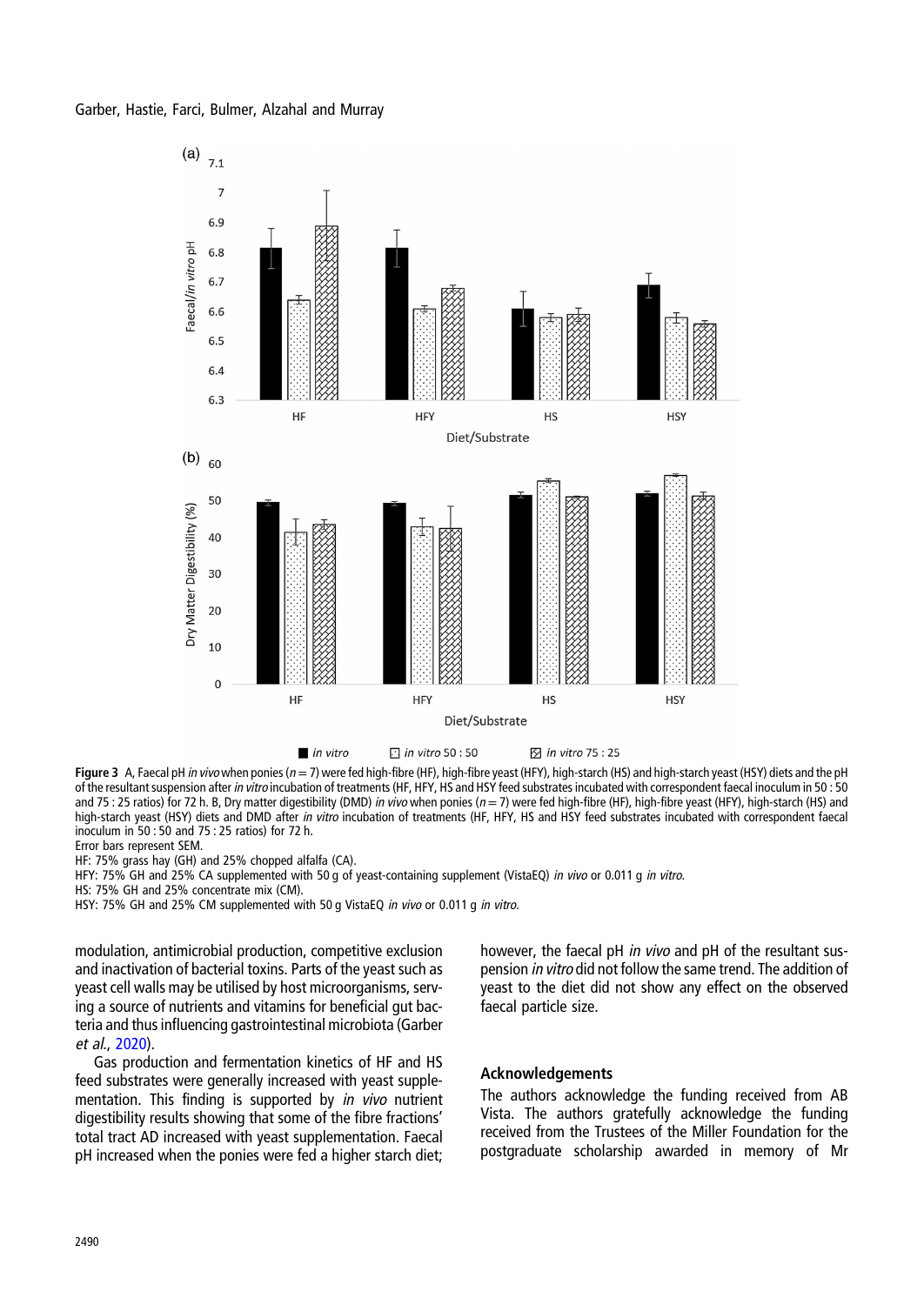<span id="page-10-0"></span>Ronald Miller of Motherwell Bridge Engineering to reflect his special interest in animals.

**B.** A. Garber 0000-0001-8762-7030

**D** P. M. Hastie 0000-0001-7845-0114

**D** J. M. D. Murray 0000-0002-8501-2742

#### Declaration of interest

The authors have declared that no competing interests exist

#### Ethics statement

The institutional and national guidelines for the care and use of animals were followed and all experimental procedures involving animals were approved by the University of Glasgow, School of Veterinary Medicine research ethics committee, reference: 05a/14.

#### Software and data repository resources

None of the data were deposited in an official repository.

#### References

Agazzi A, Ferroni M, Fanelli A, Maroccolo S, Invernizzi G, Dell'Orto V and Savoini G 2011. Evaluation of the effects of live yeast supplementation on apparent digestibility of high-fiber diet in mature horses using the acid insoluble ash marker modified method. Journal of Equine Veterinary Science 31, 13–18.

ANKOM 2018. RF Gas Production System Operator's Manual. Retrieved on 20 May 2020 from [https://www.ankom.com/sites/default/files/document-files/](https://www.ankom.com/sites/default/files/document-files/RF_Manual.pdf) [RF\\_Manual.pdf](https://www.ankom.com/sites/default/files/document-files/RF_Manual.pdf).

Blummel M, Makkar HPS and Becker K 1997. In vitro gas production: a technique revisited. Journal of Animal Physiology and Animal Nutrition 77, 24–34.

Callaway TR, Anderson RC, Edrington TS, Genovese KJ, Harvey RB, Poole TL and Nisbet DJ 2013. Novel methods for pathogen control in livestock pre-harvest: an update. In Advances in microbial food safety (ed. J Sofos), pp. 275–304, Woodhead Publishing, Sawston, Cambridge, UK.

Coverdale JA 2016. Horse species symposium: can the microbiome of the horse be altered to improve digestion? Journal of Animal Science 94, 2275–2281.

Elghandour MMY, Kholif AE, López S, Mendoza GD, Odongo NE and Salem AZM 2016. In vitro gas, methane, and carbon dioxide productions of high fibrous diet incubated with fecal inocula from horses in response to the supplementation with different live yeast additives. Journal of Equine Veterinary Science 38, 64–71.

Elghandour MMY, Vázquez Chagoyán JC, Salem AZM, Kholif AE, Martínez Castañeda JS, Camacho LM and Buendía G 2014. In vitro fermentative capacity of equine fecal inocula of 9 fibrous forages in the presence of different doses of Saccharomyces cerevisiae. Journal of Equine Veterinary Science 34, 619–625.

Ericsson AC, Johnson PJ, Lopes MA, Perry SC and Lanter HR 2016. A microbiological map of the healthy equine gastrointestinal tract. PloS one 11, e0166523.

Garber A, Hastie P and Murray J-A 2020. Factors influencing equine gut microbiota: current knowledge. Journal of Equine Veterinary Science 88, 102943.

Garber A, Hastie PM, Handel I and Murray JMD 2017. In vitro fermentation of different ratios of alfalfa and starch or inulin incubated with an equine faecal inoculum. Livestock Science 215, 7–15.

Grenet E, Chenost M and Martin-Rosset W 1984. Compared size and structure of plant particles in the horse and sheep feces. Canadian Journal of Animal Science 64, 345–346.

Gunnarsdottir H, Van der Stede Y, De Vlamynck C, Muurling F, De Clercq D, van Loon G and Vlaminck L 2014. Hospital-based study of dental pathology and faecal particle size distribution in horses with large colon impaction. Veterinary Journal 202, 153–156.

Harris P, Ellis AD, Fradinho MJ, Jansson A, Julliand V, Luthersson N, Santos AS and Vervuert I 2016. Review: feeding conserved forage to horses: recent advances and recommendations. Animal 11, 958–967.

Hydock KL, Nissley SG and Staniar WB 2014. A standard protocol for fecal pH measurement in the horse. The Professional Animal Scientist 30, 643–648.

Jouany JP, Medina B, Bertin G and Julliand V 2009. Effect of live yeast culture supplementation on hindgut microbial communities and their polysaccharidase and glycoside hydrolase activities in horses fed a high-fiber or high-starch diet. Journal of Animal Science 87, 2844–2852.

Jouany JP, Gobert J, Medina B, Bertin G and Julliand V 2008. Effect of live yeast culture supplementation on apparent digestibility and rate of passage in horses fed a high-fiber or high-starch diet. Journal of Animal Science 86, 339–347.

Lapinskas SL, Swartz KA, Ochonski P and Staniar WB 2017. Quantification of dietary and fecal particle size. Journal of Equine Veterinary Science 52, 93–94.

Lowman RS, Theodorou MK, Hyslop JJ, Dhanoa MS and Cuddeford D 1999. Evulation of an in vitro batch culture technique for estimating the in vivo digestibility and digestible energy content of equine feeds using equine faeces as the source of microbial inoculum. Animal Feed Science and Technology 80, 11–27.

Mackenthun E, Coenen M and Vervuert I 2013. Effects of Saccharomyces cerevisiae supplementation on apparent total tract digestibility of nutrients and fermentation profile in healthy horses. Journal of Animal Physiology and Animal Nutrition 97, 115–120.

Martuzzi F, Federico R, Martuzzi F, Mazzoni Y and Quarantelli A 2015. Relationship between horse faecal particle size and forage type/dry matter digestibility. Italian Journal of Animal Science 14, 47.

Medina B, Girard ID, Jacotot E and Julliand V 2002. Effect of a preparation of Saccharomyces cerevisiae on microbial profiles and fermentation patterns in the large intestine of horses fed a high fiber or a high starch diet. Journal of Animal Science 80, 2600–2609.

Monroy Salazar H, Salem AZM, Kholif A, Fernandez P, Zamora JL, Monroy H, Pérez LS and Acosta J 2016. Mode of action of yeast in animal nutrition. In Yeast additive and animal production (ed. AZM Salem, AE Kholif and AK Puniya), pp. 14–20, PubBioMed Central Research Publishing Services, Kolkata, India.

Murray JAMD, Longland A and Dunnett C 2008. Effect of yeast supplementation on the in vitro fermentation of high-temperature dried lucerne incubated with an equine faecal inoculum. Animal Feed Science and Technology 146, 149–159.

Murray JAMD, Longland AC, Moore-Colyer MJ and Dunnett C 2005. The effect of enzyme treatment on the in vitro fermentation of lucerne incubated with equine faecal inocula. British Journal of Nutrition 94, 771–782.

Murray JAMD, Brown S, O'Shaughnessy P, Monteiro A, Warren H and Hastie PM 2017. Effect of live yeast culture supplementation on fibrolytic and saccharolytic bacterial populations in the feces of horses fed a high-fiber or high-starch diet. Journal of Equine Veterinary Science 51, 41–45.

Newbold CJ, Wallace RJ and McIntosh FM 2007. Mode of action of the yeast Saccharomyces cerevisiae as a feed additive for ruminants. British Journal of Nutrition 76, 249–261.

Richards N, Hinch GN and Rowe JB 2006. The effect of current grain feeding practices on hindgut starch fermentation and acidosis in the Australian racing Thoroughbred. Australian Veterinary Journal 84, 402–407.

Ross GJS 1987. Maximum likelihood program. Numerical Algorithms Group, Oxford, UK.

Salem AZM, Elghandour MMY, Kholif AE, Barbabosa A, Camacho LM and Odongo NE 2016. Influence of feeding horses a high fiber diet with or without live yeast cultures supplementation on feed intake, nutrient digestion, blood chemistry, fecal coliform count, and in vitro fecal fermentation. Journal of Equine Veterinary Science 39, 12–19.

Schoster A, Weese JS and Guardabassi L 2014. Probiotic use in horses – what is the evidence for their clinical efficacy? Journal of Veterinary Internal Medicine 28, 1640–1652.

Shepherd ML, Swecker WS, Jensen RV and Ponder MA 2012. Characterization of the fecal bacteria communities of forage-fed horses by pyrosequencing of 16S rRNA V4 gene amplicons. FEMS Microbiology Letters 326, 62–68.